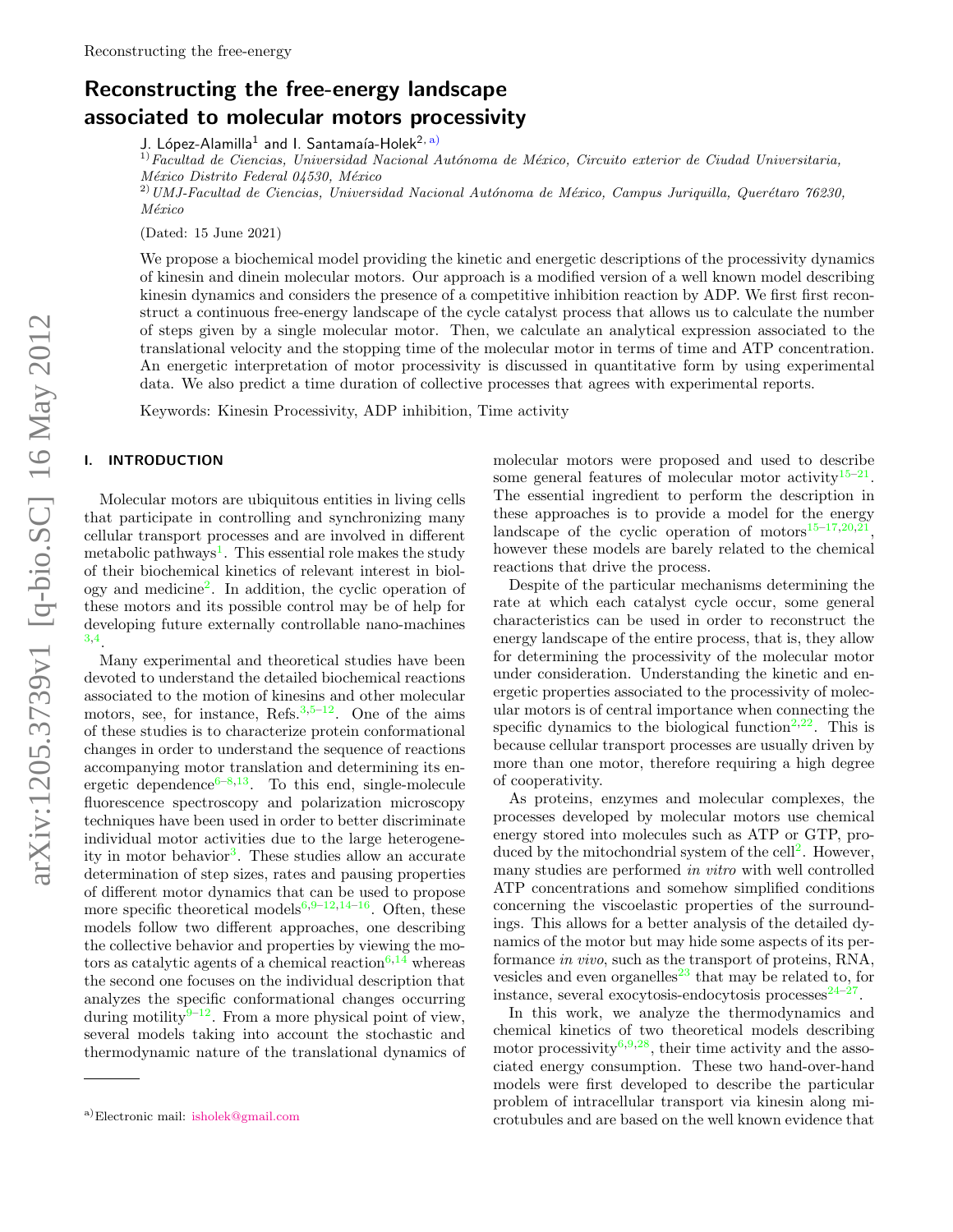the energy used for the motion comes from ATP hydroly- $\sin^{6-9}$  $\sin^{6-9}$  $\sin^{6-9}$ . We first simplify the general schemes proposed in the literature by assuming that the three initial steps of the reaction sequence are slower than the last ones, and therefore determine the time step of the overall reaction. In a second model, we also assume that the ADP produced during the motion of the molecular motor plays the role of a competitive inhibitor $9-12$  $9-12$ . In both cases, we use the concept of the degree of reaction<sup>[29](#page-11-21)</sup> and follow the rules of thermodynamics to reconstruct the corresponding Gibbs free-energy landscape for a single cycle and motor. In this way, the free-energy we obtain is a quantitative representation of an enzyme catalytic reaction in which protein conformation fluctuations in the presence of the substrate are taken into account, that is, it constitutes a model of an enzyme complementary to the transition state and not to the substrate<sup>[2](#page-11-1)</sup>.

Then, using Fourier analysis we are able to reconstruct the complete energy landscape of the whole catalytic reaction and the translational velocity of the motors through a well established procedure for the analysis of the enzymatic reaction scheme. By its nature, this second information is important because complements that of the free-energy by giving a collective notion associated to motors activity. In the case of the process with inhibition, we also determine the time course of both, the free energy and the translational velocity. We analyze the effect of different ATP and ADP levels on this velocity. In addition, we also give a simple expression for the stopping time of a collectivity of molecular motors, an important quantity characterizing the finite processivity of the motors when participating in metabolic tasks. These results allow us to predict the number of steps that a single motor may perform before stopping, and also the average traveled distances and the associated ATP consumptions of a collectivity of motors giving the initial values of the different parameters entering in the description. The effect of the load is also taken into account.

The article is organized in five sections. In Section [II](#page-1-0) we present the essential biochemical reaction model that we will modify accordingly with the aim to determine, in Section 3, the continuous free-energy landscape of the catalytic reaction and the average translational velocity of a kinesin motor. Section [IV](#page-5-0) is then devoted to analyze the inhibitory effect of ADP as the main energetic mechanism determining the finite time of motor processivity. The time dependence of the translational velocity and the stopping time are also calculated and discussed using values for the experimental parameters taken from literature.

# <span id="page-1-0"></span>II. THE HAND-OVER-HAND MECHANISM

The two models accounting for the transport process via kinesin activity that we will discuss in the following sections are simplifications based on the original biochemical reaction scheme proposed in Ref.[7](#page-11-22)

and based on detailed experimental studies citeVisscher1999,ADP,svoboda,hanckock. The first reaction of a sequence of six (as shown schematically in Figure 1) accounts for the capture of an ATP molecule  $(T)$  by the microtubule-kinesin complex  $MK$  in order to produce the enzyme-substrate complex  $MKT_{\alpha}$ 

<span id="page-1-3"></span>
$$
MK_{\alpha} + T \frac{k_1}{k_{-1}} MKT_{\alpha} , \qquad (1)
$$

where the subindex  $\alpha$  indicates that the corresponding kinesin head  $K_{\alpha}$  is attached to the microtubule, whereas the second head  $\beta$  is free. According to this scheme, the complex MK plays the role of an enzyme that acts over substrate  $T$  through a catalytic reaction. This means that free kinesins cannot consume ATP periodically in time unless they are attached to a microtubule<sup>[7](#page-11-22)</sup>. The complete reaction sequence associated to a single step is given through Eqs.  $(2)-(6)$  $(2)-(6)$  $(2)-(6)$ 

<span id="page-1-1"></span>
$$
MKT_{\alpha} \xleftarrow{K^{\dagger}} MKT'_{\alpha}, \qquad (2)
$$

<span id="page-1-6"></span>
$$
MKT'_{\alpha} \xrightarrow{k_2} MKT_{\alpha}D_{\beta}, \qquad (3)
$$

<span id="page-1-4"></span>
$$
MKT_{\alpha}D_{\beta} \xrightarrow{k_3} MK_{\beta}T_{\alpha}, \qquad (4)
$$

<span id="page-1-5"></span>
$$
MK_{\beta}T_{\alpha} \xrightarrow{k_4} MK_{\beta}(D \circ P)_{\alpha}, \qquad (5)
$$

<span id="page-1-2"></span>
$$
MK_{\beta}(D \circ P)_{\alpha} \xrightarrow{k_5} MK_{\beta} + D + P_i. \tag{6}
$$

In accordance with experimental observations  $6,8,28$  $6,8,28$  $6,8,28$ , the last reaction reflects the fact that the hydrolysis of ATP at the active site  $\alpha$  of the kinesin produces enough energy in order to liberate the corresponding head. After this reaction occurs, the cycle is completed and an initial state  $MK_{\beta}$  is recovered one step forward from the initial position and with lower free-energy ref.[7](#page-11-22) . The number of repetitions of this cycle that the molecular motor is capable to perform determines its processivity.

Here, it is important to stress that reaction  $(6)$  produces an ADP molecule and an inorganic phosphate  $P_i$ that can also react with the corresponding active head of the kinesin<sup>[9](#page-11-9)</sup>. As a consequence of this, a complex inhibition scheme controlling motor processivity may arise $9,30-32$  $9,30-32$  $9,30-32$ . Since during the evolution in time of the process ADP and  $P_i$  concentrations grow, then the probability of occurrence of an inhibition event increases. This process and its influence on motor processivity will be analyzed in detail in the following sections.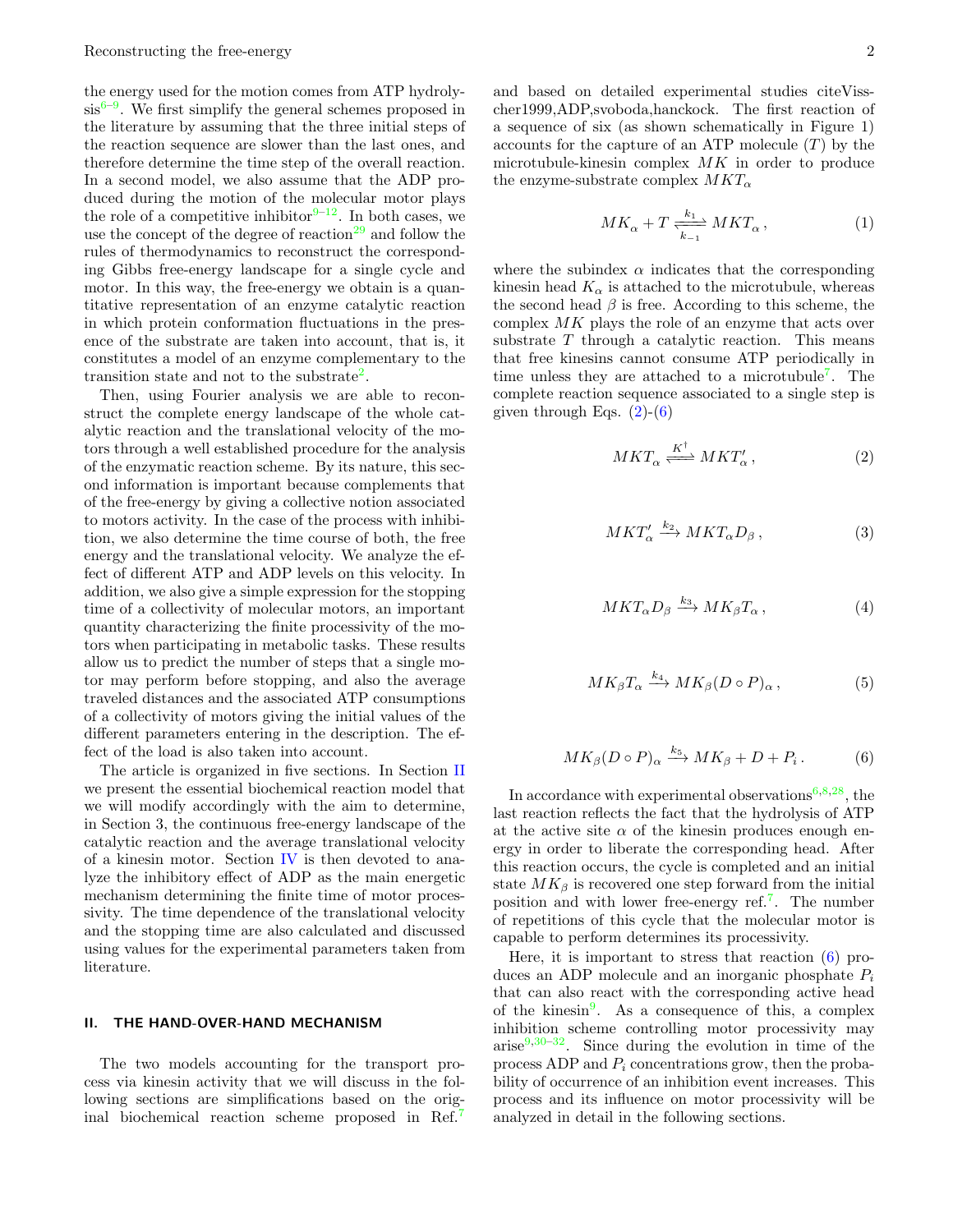

FIG. 1. Schematic representation of Eqs. (1)-(6). Blue molecules represents ATP, yellow molecules represents ADP, purple molecules inorganic phosphate.

## III. GIBBS FREE-ENERGY LANDSCAPE **RECONSTRUCTION**

In order to reconstruct the free-energy landscape associated to the motion of the molecular motor as modeled by Eqs.  $(1)-(6)$  $(1)-(6)$  $(1)-(6)$ , we will first assume that reactions  $(4)-(5)$  $(4)-(5)$  $(4)-(5)$ are much faster than reactions  $(1)-(3)^{-6,7}$  $(1)-(3)^{-6,7}$  $(1)-(3)^{-6,7}$  $(1)-(3)^{-6,7}$  $(1)-(3)^{-6,7}$  $(1)-(3)^{-6,7}$  $(1)-(3)^{-6,7}$ , and therefore its contribution to the total time of the global reaction can be neglected. As previously mentioned, reactions [\(1\)](#page-1-3)- [\(3\)](#page-1-6) are associated to the formation of the active enzyme  $MK$  by fixation of kinesin  $\alpha$ -head to the microtubule in the presence of an ATP molecule, reaction [\(1\)](#page-1-3). This process produces the formation of the enzyme-substrate complex  $MKT_{\alpha}$  that may fluctuate allowing a conformational change of the dimer constituting the motor stalk and producing the secondary enzyme-substrate complex  $MKT'_{\alpha}$ , reaction [\(2\)](#page-1-1). The secondary complex has the appropriate structural conformation in order to attach the β-head to the microtubule and rapidly hydrolyze the ATP of site  $\alpha$  in order to promote the translational motion, reactions  $(3)-(6)$  $(3)-(6)$  $(3)-(6)$ . According to this model, the isomerization reaction  $(2)$  is the key ingredient in order to reconstruct the Gibbs free energy landscape and implies the presence of a small energy barrier that can be thermally overcome.

If we assume that the reactions taking place during the motion of the molecular motor are not far from equilibrium, we may use non-equilibrium thermodynamics to analyze the chemical kinetics of the process<sup>[29](#page-11-21)</sup>. For each elementary reaction, the differential variation of the Gibbs free-energy in terms of the degree of reaction  $\xi$  can be written in the form

$$
dG_j = -\sum_i \nu_{ij} \mu_{ij} d\xi_j , \qquad (7)
$$

where  $\nu_{ij}$  and  $\mu_{ij}$  are the stoichiometric coefficient and the chemical potential of the  $i$ -th species in the  $j$ -th reaction. The relation between the mass fraction  $n_i$  and the corresponding degree of reaction  $\xi_j$  is:  $dn_i = -\nu_{ij} d\xi_j$ ,  $^{29}$  $^{29}$  $^{29}$ . Thus, assuming that the system is sufficiently diluted we have

$$
dG_j = -RT \sum_i \nu_{ij} \ln \left| \frac{n_i}{n_i^{eq}} \right| d\xi_j , \qquad (8)
$$

where we used the expression:  $\mu_i = RT \ln |n_i/n_i^{eq}|$ , with  $n_i$  the molar fraction of the *i*-th chemical specie and  $n_i^{eq}$ its equilibrium value.

In this form the change of Gibbs free-energy of reaction [\(1\)](#page-1-3) can be written in the form

<span id="page-2-0"></span>
$$
dG = -RT \ln \left| \frac{n_{MK}^{\nu_{MK}}}{n_{MK_{eq}}^{\nu_{MK}}} \cdot \frac{n_T^{\nu_T}}{n_{T_{eq}}^{\nu_T}} \cdot \frac{n_{MKT}^{\nu_{MKT}}}{n_{MKT_{eq}}^{\nu_{MKT}}} \right| d\xi. \tag{9}
$$

Here, the relation between  $\xi$  and the corresponding molar fractions is established in Table [I](#page-3-0) for a time  $\tau$  elapsed after the chemical reaction started.

Now, taking into account reaction [\(2\)](#page-1-1), Eq. [\(9\)](#page-2-0) can be rewritten by using the fact that the complexes MKT and  $MKT'$  are equilibrated according to reaction  $(2)$ , see the Appendix [A](#page-9-0) for details. As a consequence of this, they obey the relation:  $K^{\dagger} = n_{MKT'}/n_{MKT}$ , where  $K^{\dagger} =$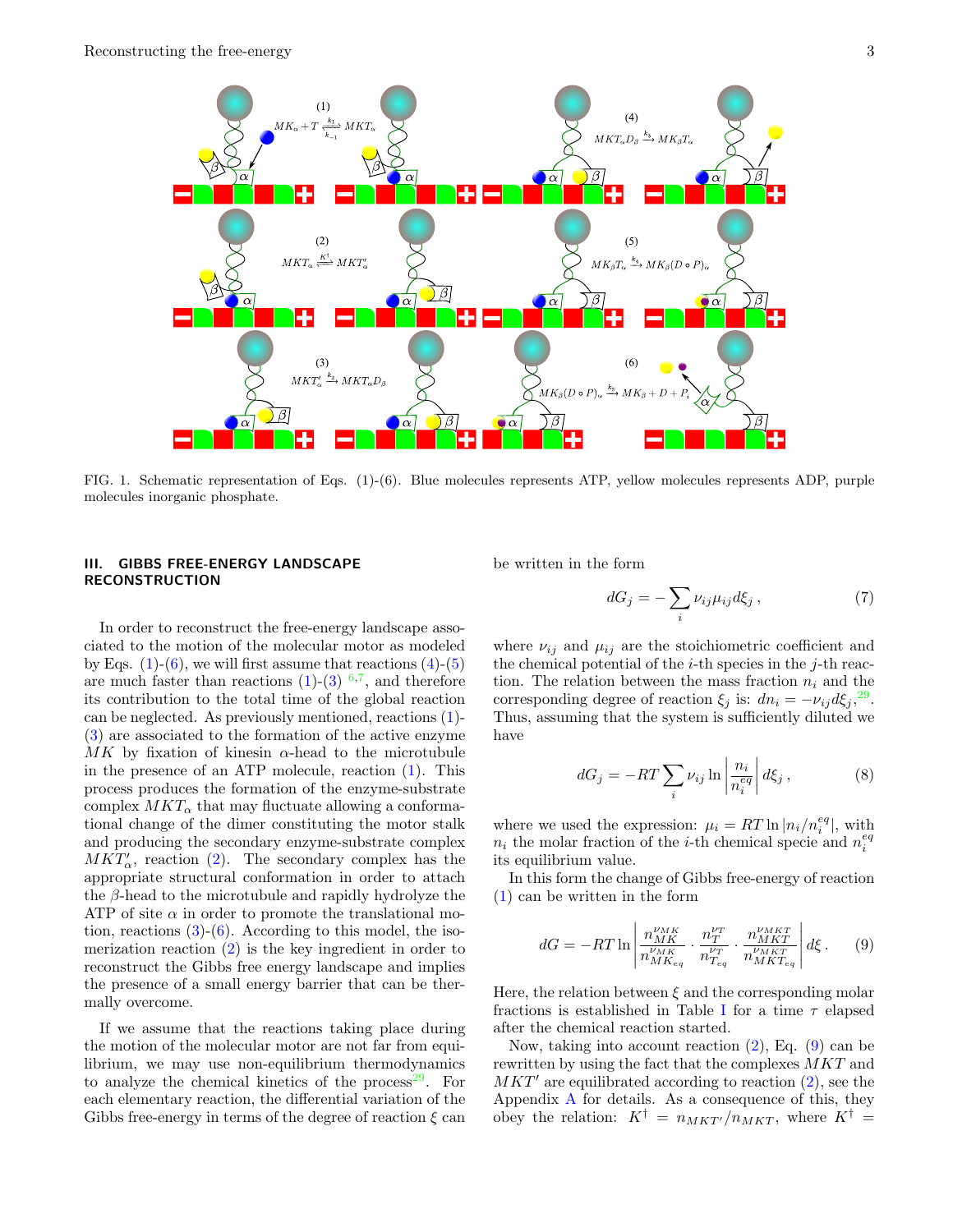Reconstructing the free-energy 4

| Time | Molar fractions |  |                                                     |                                                                                |
|------|-----------------|--|-----------------------------------------------------|--------------------------------------------------------------------------------|
|      |                 |  | $t = 0$ $n_{MK}^o$ $n_T^o$ $n_{MKT}^o$ $n_{MKT'}^o$ |                                                                                |
|      |                 |  |                                                     | $t = \tau$ $n_{MK}^o - \xi$ $n_T^o - \xi$ $n_{MKT}^o + \xi$ $n_{MKT'}^o - \xi$ |

<span id="page-3-0"></span>TABLE I. Stoichiometric ratio of chemical species. From this table it follows that for reaction [\(1\)](#page-1-3):  $\nu_{MK} = 1, \nu_T = 1$  and  $\nu_{MKT} = -1$ . The last column takes into account the fact that the equilibrium reaction  $(2)$  also produces  $MKT$ , and therefore  $\nu_{MKT'} = 1$ . The superscript <sup>o</sup> indicates the initial values of the mass fraction the corresponding species.

 $K_o e^{-f\delta/k_B T}$  is the equilibrium constant corrected by the factor  $e^{-f\delta/k_BT}$  which takes into account the effect of the load f (weight) imposed by the cargo on the motor and  $\delta$ corresponds to the distance travelled by the cargo during the isomerization<sup>[7](#page-11-22)</sup>, typically one half of the characteristic step distance of 8 nm. Thus, for cargo dependent motions we have in turn

$$
n_{MKT}^{eq} = \frac{n_{MKT'}^{eq}}{K_o e^{-f\delta/k_BT}}.
$$
 (10)

Substituting now the previous relation into [\(9\)](#page-2-0), using Eq. [\(A8\)](#page-10-0) obtained in the appendix and performing a Taylor expansion of the logarithm:  $ln(x) \approx x - 1$  for  $x \sim 1$  (notice that the condition  $x = n_i/n_i^{eq} \sim 1$  is always obeyed for reactions not far from equilibrium) we finally obtain the following expression for the effective Gibbs free-energy change of reactions [\(1\)](#page-1-3) and [\(2\)](#page-1-1)

<span id="page-3-4"></span>
$$
\frac{dG}{RT} = -\left[ (n_{MK}^o - \xi)(n_T^o - \xi)(n_{MKT'}^o - \xi) - (n_{MK}^eq n_{MKT'}^{eq}) + f\delta/k_BT \right] d\xi.
$$
\n(11)

An integration over  $\xi$  yields the following expression for the Gibbs free-energy change  $\Delta G(\xi)$ 

<span id="page-3-1"></span>
$$
\frac{\Delta G(\xi)}{RT} = A\xi^4 + B\xi^3 + C\xi^2 + (D - D_{eq})\xi
$$
  
 
$$
+ f\delta/k_B T\xi, \qquad (12)
$$

where we have defined the constants

<span id="page-3-2"></span>
$$
A = \frac{1}{4}, \quad B = \frac{n_{MK}^o + n_T^o + n_{MKT}^o}{3},
$$
  
\n
$$
C = \frac{1}{2} \left( n_{MK}^o n_T^o + n_{MK}^o n_{MKT'}^o + n_T^o n_{MKT'}^o \right),
$$
  
\n
$$
D = n_{MK}^o n_T^o n_{MKT'}^o, D_{eq} = n_{MK}^{eq} n_T^{eq} n_{MKT'}^o.
$$
  
\n(13)

It is important to emphasize here that coefficients B, C and D depend upon the initial concentrations of enzyme MK, ATP and MKT' whereas  $D_{eq}$  depends upon the equilibrium concentration values of these species.

Equations  $(12)$  and  $(13)$  constitute the basis for reconstructing the free-energy landscape of the catalytic reaction and therefore are useful to explain the processivity of a single molecular motor. Figure [2](#page-3-3) shows the normalized Gibbs free energy  $(12)$  in terms of the degree



<span id="page-3-3"></span>FIG. 2. The normalized free energy difference  $\Delta G$  in terms of the reaction coordinate  $\xi$ . The blue solid line corresponds to the case without load (cargo weight) whereas the green dashed line corresponds to the case when a cargo of  $f = 0.02 \text{pN}$  is applied to the molecular motor. The differences of the free energy between states depend on the initial concentrations of enzyme  $MK$ , ATP and  $MKT'$  whereas the global tilting of the potential depends on the equilibrium conditions incorporated by  $D_{eq}$ . The cargo weight reduces the free energy difference between the isomeric states  $MKT$  and  $MKT'$ , thus decreasing the average translational velocity of the motor. The initial values used are:  $n_{MKT}^o = 0.02, n_T^o = 0.78$ and  $n_{MK}^{\circ} = 0.2$ . The values of the rate constants are given in Fig. 6.

of reaction  $\xi$  for values of the parameters taken from experiments $9^{-12}$  $9^{-12}$  $9^{-12}$ . The free-energy difference is tilted and is asymmetric because the left maximum at  $(\xi = 0)$  is higher than the right one ( $\xi = 1$ ). In addition, the MKT' state is energetically more favorable than the MKT one, fact that promotes the motion of the motor. In the following sections, we will show that the present scheme for the catalytic reaction can be generalized by considering competitive inhibition by the final products of the sequence of reactions (the production of ADP and  $P_i$ ) and how this leads to invert the above situation, that is, when due to the presence of inhibitors the MKT state becomes energetically more favorable than the  $MKT'$  one, which results in the end of the catalytic reaction. In physical terms, these asymmetries shown by the potential imply that the catalytic free-energy landscape we deduced from the biochemical reaction scheme is a type of poten-tial called "tilted ratchet" potential<sup>[15](#page-11-12)[–17](#page-11-14)[,19](#page-11-25)[,21](#page-11-13)</sup>. Thus, the biochemical model proposed here gives an experimental basis to these type of potentials heuristically proposed in the literature.

In Figure [2,](#page-3-3) the local maximum at  $\xi \sim 0.54$  corresponds to the free energy barrier associated to the isomerization reaction  $(2)$ , also represented in the schematic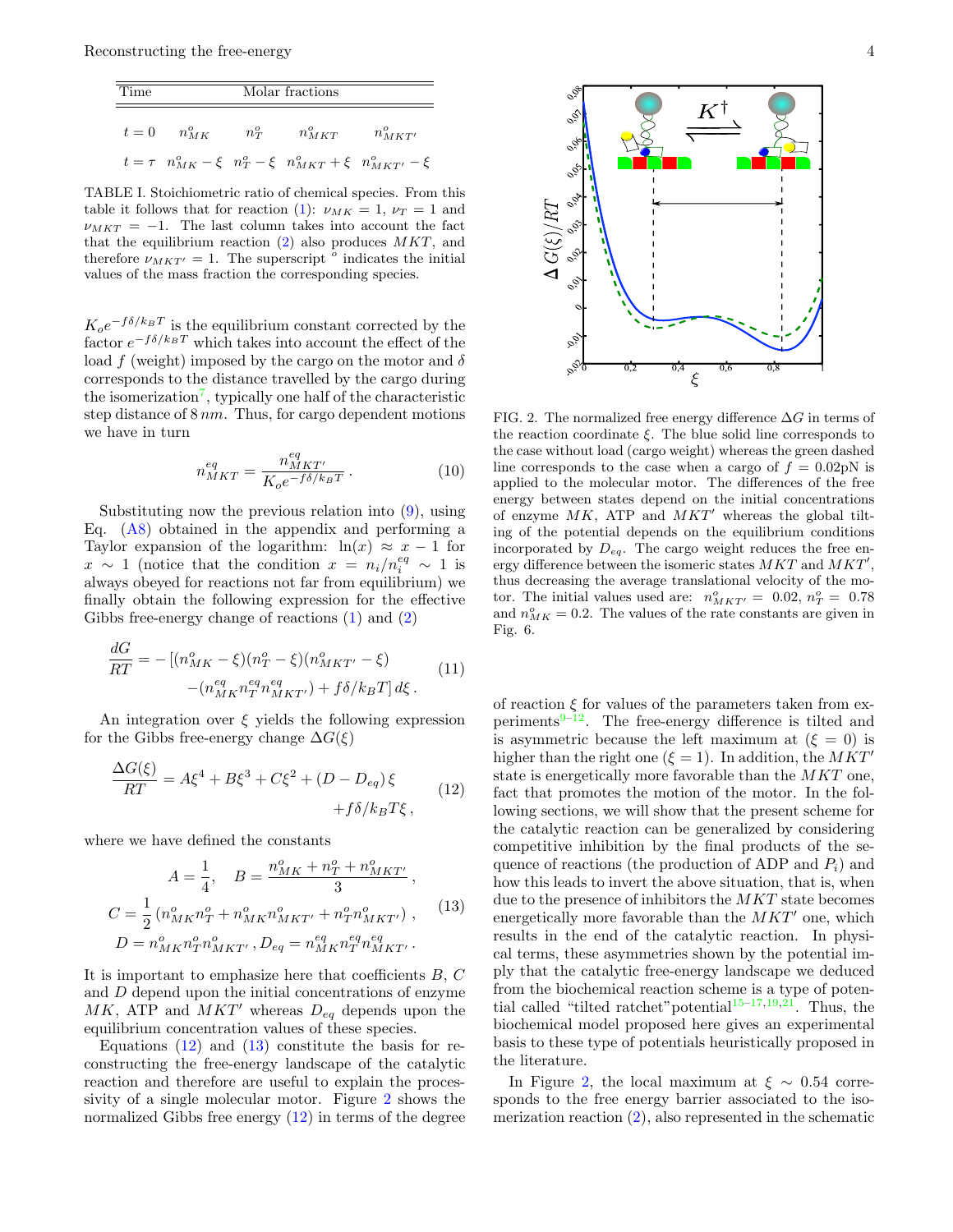view of the motor on the top of the figure. The corresponding activation energy will be denoted by  $G^{\dagger}$  and the difference between isomeric states  $MKT$  and  $MKT'$  will be denoted by  $\Delta G^{\dagger}$  (see also Figure [2\)](#page-3-3). The solid blue line corresponds to the motion of the kinesin with a cargo of negligible weight. The green dashed line shows that the tilting of the potential decreases when the weight of the cargo is increased. The values of the parameters used to represent  $\Delta G$  were taken from Refs.<sup>[7,](#page-11-22)[9](#page-11-9)</sup>.

#### A. Processivity: The single motor free-energy landscape

The free-energy difference [\(12\)](#page-3-1) only applies for describing the isomerization in a single step, and not the overall process associated to the displacement of the motor. Thus, in order to model the whole catalytic process, first we have to consider that it constitutes a sequence of single steps, one after one.



<span id="page-4-0"></span>FIG. 3. Graphical interpretation of the relation between the degree of advance of a single reaction  $\xi$ , the time duration of each reaction  $\tau$  and the global degree of reaction  $\xi_q$  corresponding to the catalytic reaction. Each step is characterized by the hydrolysis of one molecule of ATP.

Following this idea, the catalyst landscape (cyclic-steps landscape) can be viewed as a periodic potential whose elemental cycle is described by Eq. [\(12\)](#page-3-1). In order to perform the catalyst landscape reconstruction, we shall generate a periodic potential starting from Eq. [\(12\)](#page-3-1) and performing a Fourier series expansion considering only the terms depending on the initial values of the molar fractions  $A, B, C$  and  $D$ , see Eq.  $(13)$ . The other two terms related to  $D_{eq}$  and  $f\delta/K_BT$  are exclusively determined by the equilibrium conditions of the problem and of the load  $f$  applied by the cargo.

Hence, the catalyst energy landscape can be expressed in terms of the global degree of reaction  $\xi_q$  that goes from 0 to  $\infty$  (as the time variable  $\tau$ ) and which is related with the reaction coordinate  $\xi$  as it is shown in Figure [3.](#page-4-0) Each cycle (step) has a duration of  $\tau \sim 10 \, ms$  and the first step goes from 0 to  $\tau$  whereas the second step goes from  $\tau$  to  $2\tau$ , *etcetera*. In the present case, the lack of inhibition by the product of the catalytic reaction allows to assume

that the reaction occurs with constant initial values of the mass fractions  $n_{MK}^o$ ,  $n_T^o$  and  $n_{MKT}^o$  as illustrated in Table [I.](#page-3-0)



<span id="page-4-2"></span>FIG. 4. First three steps of the free-energy landscape associated to kinesin translation as obtained from Eq. [\(28\)](#page-7-0) for the initial values:  $n_{MKT}^o = 0.02, n_T^o = 0.78$  and  $n_{MK}^o = 0.2$ . Two energy barriers appear, one related to the isomerization reaction [\(2\)](#page-1-1),  $G^{\dagger}$ , and other associated to the  $\alpha - \beta$ -shifting for complex  $MKT'_{\alpha}$  to  $MKT_{\beta}$ ,  $G_{\alpha-\beta}$  which is surmounted via ATP hydrolysis. The inset shows the free-energy differences  $\Delta G^{\dagger}$  between the states  $MKT_{\alpha}$  and  $MKT'_{\alpha}$ , and between the sates  $MKT'_{\alpha}$  and  $MKT_{\beta}$ ,  $\Delta G_{\alpha-\beta}$ . The values of the other constants were taken from<sup>[7](#page-11-22)</sup> and<sup>[9](#page-11-9)</sup> and are given in Fig. 6.

Performing the Fourier series of Eq. [\(12\)](#page-3-1), the resulting expression for the catalyst energy landscape in terms of the global reaction coordinate  $\xi_q$  is

<span id="page-4-1"></span>
$$
\frac{1}{RT}\Delta G(\xi_g)_{cyclic} \simeq \frac{\mathcal{A}_0}{2} + \sum_{i=1}^k \mathcal{A}_n \cos(2\pi k \xi_g)
$$
  
+ 
$$
\sum_{i=1}^k \mathcal{B}_n \sin(2\pi k \xi_g) - D_{eq} \xi_g + \frac{f \delta}{k_B T} \xi_g,
$$
 (14)

in which the Fourier coefficients  $A_n$  and  $B_n$  are defined by

$$
\mathcal{A}_k = \int_0^1 (A\xi^4 + B\xi^3 + C\xi^2 + D\xi) \cos(2\pi k\xi) d\xi,
$$
  
\n
$$
\mathcal{B}_k = \int_0^1 (A\xi^4 + B\xi^3 + C\xi^2 + D\xi) \sin(2\pi k\xi) d\xi,
$$
\n(15)

In order to obtain Eq. [\(14\)](#page-4-1) we have assumed that, for the first cycle, the equilibrium values of  $n_i$  are equal to the initial values  $n_i^o$ , thus implying that  $D = D_{eq}$ . The first three steps of a kinesin motor are represented in Figure [4](#page-4-2) via the Gibbs free-energy landscape [\(14\)](#page-4-1) of the catalytic reaction. An interesting feature of the model is that appears a second energy barrier  $G_{\alpha-\beta}$  (see Figure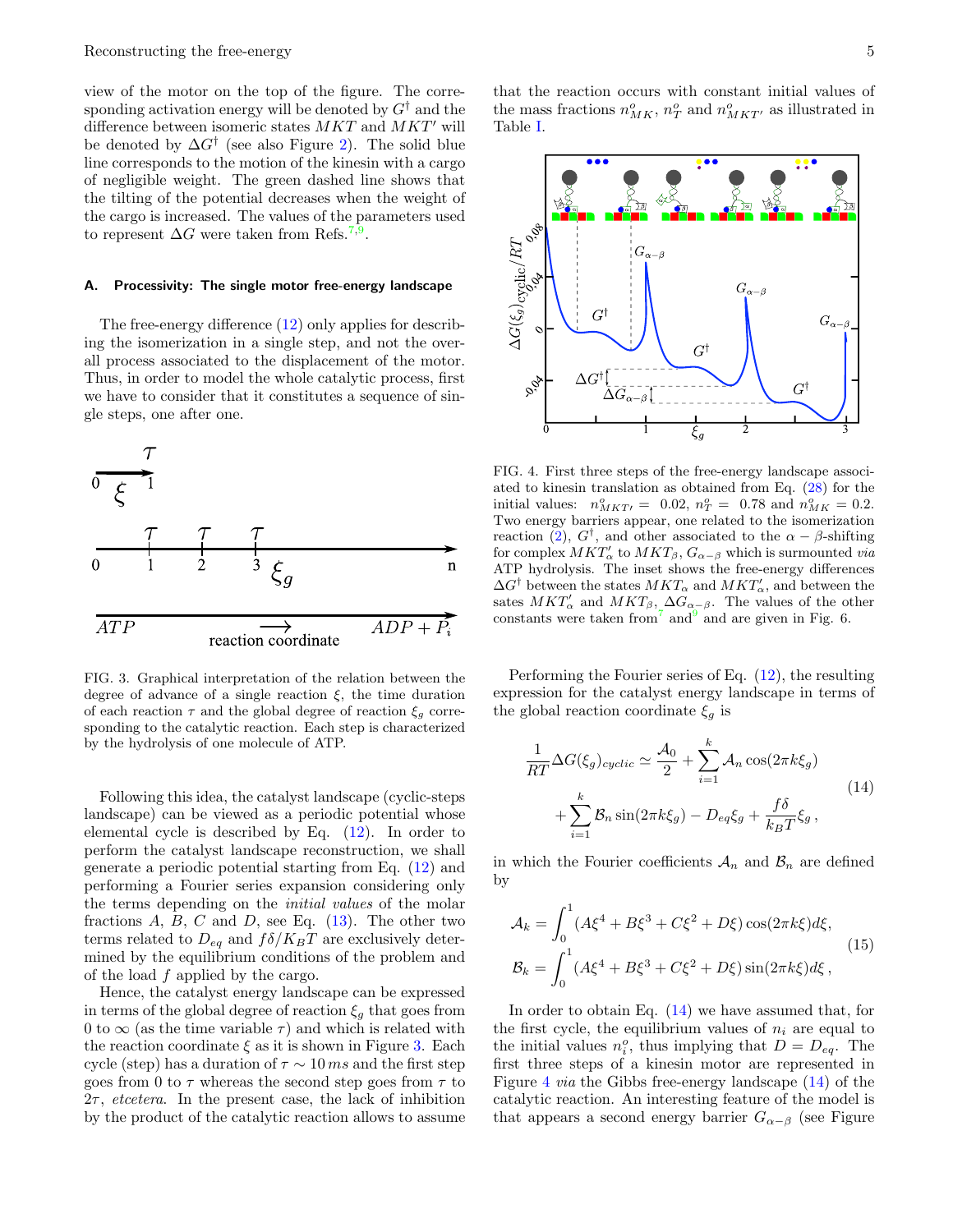[4\)](#page-4-2) that separates the state  $MKT_{\alpha}^{\prime}$  from state  $MKT_{\beta}$  [see also Eqs.  $(3)-(6)$  $(3)-(6)$  $(3)-(6)$ . The amplitude of this barrier is ten times larger than that corresponding to the isomerization reaction. The fact that this second energy barrier is not too high, seems to agree with the observation<sup>[26](#page-11-26)</sup> that some kinesin motors may operate in two forms, one with directed motion by using ATP and a second non-directed motion without using ATP but using the thermal energy at their disposal. Finally, the Gibbs free-energy difference between the states  $MKT'_{\alpha}$  and  $MKT_{\beta}$  is denoted by  $\Delta G_{\alpha-\beta}$ . Numerical values for the free-energy barriers and differences were estimated using experimental  $data^{7,9}$  $data^{7,9}$  $data^{7,9}$  $data^{7,9}$  for the initial concentrations in Eq. [\(14\)](#page-4-1) and are presented in Table [II.](#page-5-1) Since the initial values of  $n_{MK}^o$ ,  $n_T^o$  and  $n_{MKT'}^o$  are constant, no change of the amplitude of the barriers and energy differences appears during the catalytic process. This clearly represents an idealization that will be improved in following sections were the effect of ADP inhibition will be taken into account.

| Energy $kJ/mol$ Step 1 Step 23 Step 62 |                                                |       |
|----------------------------------------|------------------------------------------------|-------|
|                                        | $\overline{G^{\dagger}}$ 0.012 0.012 0.012     |       |
|                                        | $\Delta G^{\dagger}$ -0.017 -0.017 -0.017      |       |
|                                        | $G_{\alpha-\beta}$ 0.083 0.083                 | 0.083 |
|                                        | $\Delta G_{\alpha-\beta}$ -0.005 -0.005 -0.005 |       |

<span id="page-5-1"></span>TABLE II. Magnitudes of the energy barriers and differences associated to the free-energy landscape of the catalytic reaction as obtained from the model  $(14)$  using the same values as those used in Figure [4.](#page-4-2)

#### B. Motor translational velocity

It is well know that kinetics of most part of biological processes mediated by non-allosteric enzymes are well described by Michaelis-Menten like equations<sup>[2](#page-11-1)</sup>. This fact may be used in the mechanism scheme  $(1)-(6)$  $(1)-(6)$  $(1)-(6)$  by assuming that reaction  $(3)$  is the slow step in reactionmechanism, as we did in the previous subsection. Thus, assuming that steps  $(4)-(6)$  $(4)-(6)$  $(4)-(6)$  are fast<sup>[6](#page-11-6)</sup>, the translational velocity  $v([T])$  can be obtained by multiplying the reaction velocity  $w([T])$  by kinesin's step distance,  $d = 8 \, nm$ , and divided by the total enzyme concentration  $[MK]_o$ , which measures the number of active motors in a given time. The final expression is  $6$ 

<span id="page-5-2"></span>
$$
v([T]) = \frac{dk_{cat}[T]}{K_M^{\dagger} + [T]},
$$
\n(16)

where  $k_{cat} = k_2 K^{\dagger}/(K^{\dagger} + 1)$  is the catalyst rate constant, denoting the maximum number of enzymatic reac-tions catalyzed per second<sup>[6](#page-11-6)</sup>.  $K_M^{\dagger}$  is the pseudo-Michaelis-Menten constant<sup>[7](#page-11-22)</sup> defined by  $K_M^{\dagger} = k_1 K^{\dagger} / (k_{-1} + k_2 K^{\dagger})$ . A more detailed derivation of Eq.  $(16)$  is reported in<sup>[6](#page-11-6)</sup>. Experimental results have shown that the MichaelisMenten approach is sufficiently accurate for large concentration values of  $ATP^{7,9}$  $ATP^{7,9}$  $ATP^{7,9}$  $ATP^{7,9}$ .

# <span id="page-5-0"></span>IV. QUANTITATIVE INFLUENCE OF ADP ON **PROCESSIVITY**

Experimental studies have reported that the presence of ADP and  $P_i$  reduces the processivity of kinesins by inhibiting the formation of the enzyme-substrate complexes  $\overline{MKT}$  and  $\overline{MKT}$ , which are essential in turn to the motility of the motor<sup>[9](#page-11-9)[,30](#page-11-23)[–32](#page-11-24)</sup>. On the basis of these observations, the previous analysis can be modified appropriately in order to account for this finite processivity of kinesins, that is, their limited number of cycles.

Several types of ADP and  $P_i$  inhibitions are possible in principle, like competitive or non-competitive depending on their release order in the corresponding kinesin head<sup>[9](#page-11-9)</sup>. Each type of inhibition will modify in different way the expression for the kinesin velocity. The explicit form in which these corrections will appear are described in detail in Appendix D. However, it was experimentally found in Ref.<sup>[9](#page-11-9)</sup> that the effect of the non-competitive and competitive inhibitions by  $P_i$  are only relevant at low ATP concentrations, which suggests that they could be observable only for a short time period at the end of the process. This means that competitive inhibition by ADP can be considered as the leading inhibition effect of the process, as it will be considered here. The generalization of the model to include the other type of inhibition mechanisms is straightforward.

In order to deduce the free-energy landscape containing the effect of ADP inhibition, it is necessary to first analyze how motor displacement velocity changes, and how the concentrations of ATP and ADP evolve in time.

#### A. Motor translational velocity in the presence of ADP inhibition

In accordance with the previous considerations, we will assume that ADP inhibition can be described as a competitive reaction since kinesin active sites seem to be affine to ATP or ADP in an exclusive way. This hypothesis modifies the reaction scheme  $(1)-(6)$  $(1)-(6)$  $(1)-(6)$  by including the parallel reaction

$$
MK_{\alpha} + D \xleftarrow{K_{I_{\Delta}}} MKD_{\alpha} \,. \tag{1-1}
$$

Following the same procedure as in section 3.2, it may be shown that the displacement velocity of the kinesin in the presence of inhibition is

<span id="page-5-3"></span>
$$
v([T],[D]) = \frac{dk_{cat}[T]}{K_M^{\dagger}(1+[D]/K_I) + [T]},
$$
 (20)

where  $K_I$  is the inhibition constant<sup>[9](#page-11-9)</sup>. It is important to emphasize that this relation assumes step [\(3\)](#page-1-6) as the slow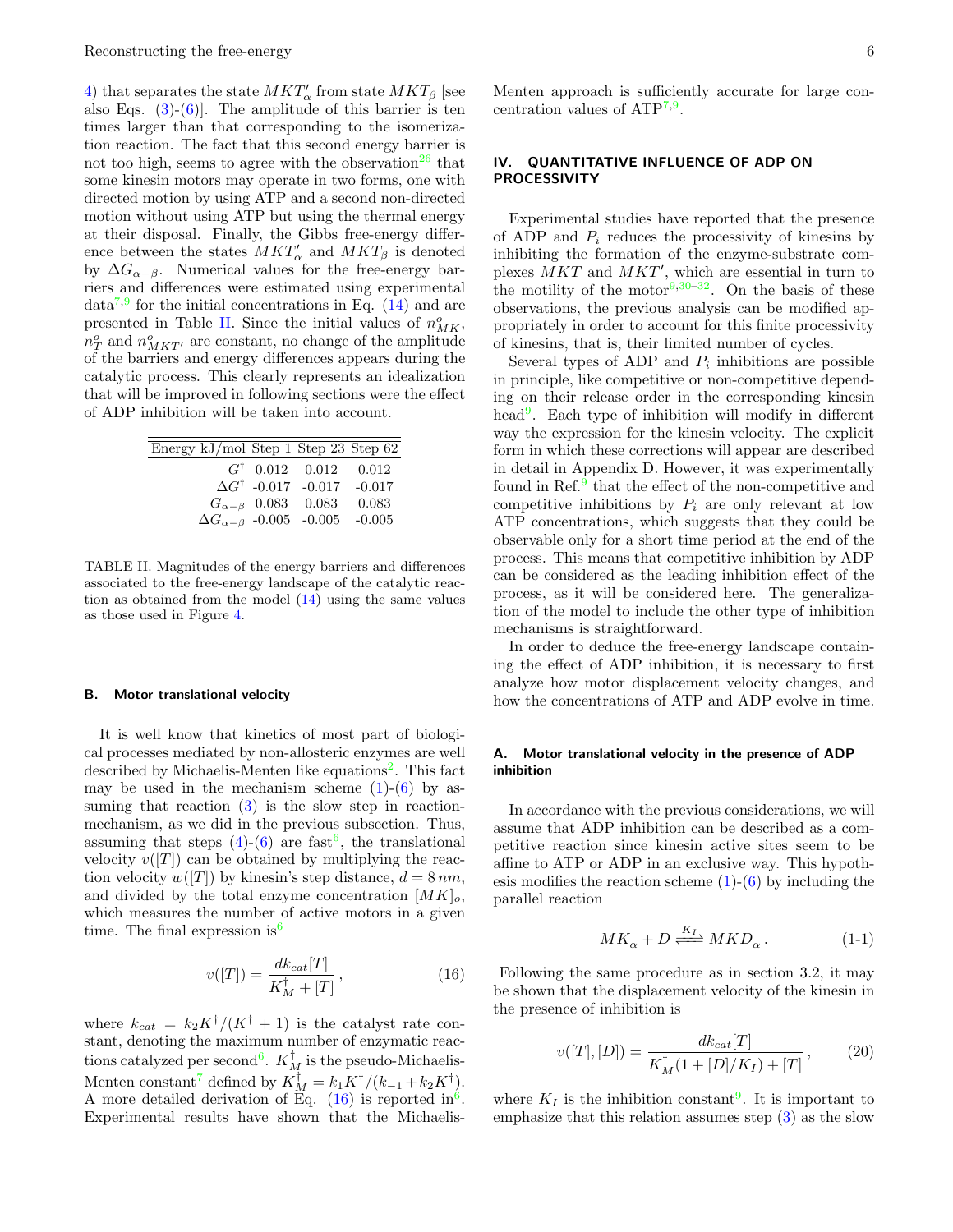

FIG. 5. Schematic representation of parallel inhibition reaction, Eq. (1-1).

step that determines the behavior of the kinetics, but it does not takes into account that ADP is a product of the whole reaction scheme. As a consequence of this, Eq. [\(20\)](#page-5-3) can not be used to evaluate the ADP production kinetics, this is more probably determined by the last step  $(6)$ .

In order to reconstruct the free energy landscape of the catalytic process in presence of inhibition by ADP, it is necessary to implement the time dependence of ATP and ADP concentrations since in the overall process the initial concentrations after each cycle  $(n_T^0, n_{MK}^0$  and  $n_{MKT}^0$ ) change as a function of time.

For this purpose, it is necessary to solve the reaction velocity equation  $w = -d[T]/dt$ . The solution is given in implicit form by the expression

<span id="page-6-0"></span>
$$
K^{\dagger} \ln \left| \frac{[T]_t}{[T]_o} \right| + [T]_t - [T]_o = -v_{max}t,\tag{21}
$$

where the subindex  $t$  indicates time dependence, and  $v_{max} \equiv k_{cat}[MK]_o$ . From these relation it follows that  $[T]_t$  is given by the W Lambert function<sup>[33](#page-11-27)</sup>.

For the values of the parameters previously used, it may be shown by directly evaluating the function (or by numerically solving the equation) that Eq.  $(21)$  can be well approximated by

<span id="page-6-3"></span>
$$
[T]_t \simeq [T]_o - v_{max}t. \tag{22}
$$

Here, it is convenient to mention that due to the crowded nature of the intracellular medium, transport of ATP and ADP by diffusion becomes a very slow and probably even a confined process, as it has been observed experimentally for chromosomes $34$  and theoretically explained in  $35^{\circ}$  $35^{\circ}$ . As a consequence of this the theoretical treatment of the process can be performed, in a first approximation, without taking into account spatial heterogeneity or ATP production.

On the other hand, according to experimental results<sup>[10,](#page-11-30)[11](#page-11-31)</sup> and the previous considerations on Eq.  $(6)$ , it follows that the time behavior of the ADP concentration can be modeled by the first order kinetics of the form

<span id="page-6-4"></span>
$$
[D]_t = [D]_o + [T]_o(1 - e^{-k_5 t}).
$$
\n(23)



<span id="page-6-5"></span>FIG. 6. Translational velocity of a kinesin motor as a function of time given by Eq. [\(24\)](#page-6-1) with the following values for the constants entering into Eqs.  $(24)$  and  $(25)$ :  $[T]_o = 1 mM, [D]_o = 0, \vec{v}^{\ddagger}_{max} = 900 nm s^{-1}, \vec{v}_{max} =$  $11.25 \mu M s^{-1}$ ,  $[MK]_o$  = 100nM,  $K_M^{\dagger}$  = 28μM,  $k_{cat}$  =  $113 s^{-1}$ ,  $k_1 = 4.0 \mu M^{-1} s^{-1}$ ,  $k_{-1} = 3.8 \times 10^{-5} s^{-1}$ ,  $k_5 =$  $5.6 \times 10^3 s^{-1}$ ,  $K_o = 0.0017$  $K_o = 0.0017$  were taken also from Refs.<sup>7[,9](#page-11-9)</sup>. The value  $K_M^{\dagger} = 2.24 \,\mu m$  was calculated using its definition  $K_M^{\ddagger} = dK_M^{\dagger}/[MK]_o.$ 

Using equations  $(22)$  and  $(23)$  we obtain the following expression for the average displacement velocity in terms of time

<span id="page-6-1"></span>
$$
v(t) = \frac{v_{max}^{\ddagger}(t_s - t)}{h_t + (t_s - t)},
$$
\n(24)

where we have defined the maximum displacement velocity  $v_{max}^{\ddagger} \equiv dk_{cat} = dv_{max}/[MK]_o$ , the stopping time  $t_s = [T]_o/v_{max}$  and the function

<span id="page-6-2"></span>
$$
h_t = \frac{\left[K_M^{\ddagger}(1 + [D]_t/K_I)\right]}{v_{max}^{\ddagger}}\,,\tag{25}
$$

where  $K_M^{\dagger} = dK_M^{\dagger}/[MK]_o$  and  $[D]_t$  is given in [\(23\)](#page-6-4). Eq.  $(24)$  is shown in Fig. [6](#page-6-5) for different values of the inhibition constant  $K_I$ . It is notable that when inhibition is small  $(K_I \text{ large})$  the displacement velocity is almost constant during the elapsed time of the process and near to the saturation velocity. When inhibition increases  $(K_I)$ decreases) the velocity departs from saturation levels and becomes non constant. These result may be important for biological processes such as exocytosis<sup>[36](#page-11-32)</sup>. In Fig.  $6$ we have assumed that the process starts instantaneously when there exist saturation levels of ATP and  $Ca<sup>+</sup>2$  sig-nalment have occurred<sup>[24](#page-11-18)</sup>. We have modeled this situation by means of a Heaviside function at a initial time  $t_i$  in Eq. [\(24\)](#page-6-1):  $v(t) = \Theta(t - t_i)v(t)$ .

We can estimate the time duration of a given process using Eq.  $(24)$  with the values used on Fig. [6.](#page-6-5) We obtain  $t_s = [T]_o/v_{max} = 400s$ . Because the stopping time has been calculated by assuming that the translational velocity depends on the total concentration of the enzyme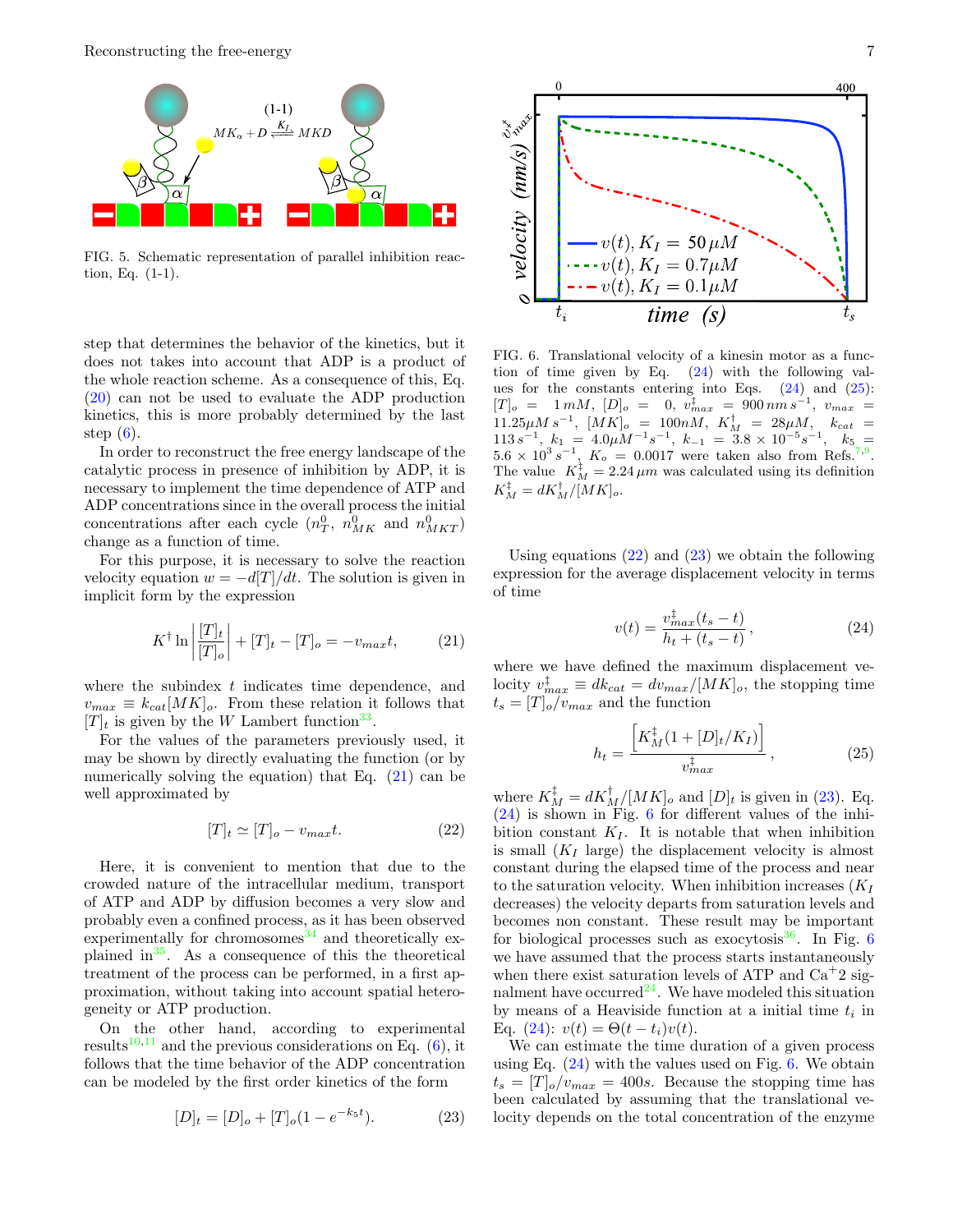MK, it contains the effect of motor cooperativity and has to be compared with cellular processes that probably involve the participation of several motors. This may be the case of some exocytosis-endocytosis process. In fact, the stopping time we obtained agrees well with the characteristic times observed in experiments studying membrane resealing, where the active transport of vesicles from the inner part of the cell to the plasma membrane is very probable (see Ref.<sup>[36](#page-11-32)</sup>). Another important result emerging from the present analysis is related to the fact that the constant  $K_M^{\ddagger} \equiv d \, K_M / [M K]_0$  can be interpreted as the average distance of advance until its velocity down to half of saturation velocity  $v_{max}^{\ddagger}$ . The average travelled distance corresponding to the estimated stopping time is  $K_M^{\ddagger} \simeq 2.4 \mu \, m$ , thus implying the consumption of about ∼ 300 ATP molecules per motor. These results also compare well with experimental  $e$ videnc $e^{28}$  $e^{28}$  $e^{28}$ .

## B. Single motor free-energy landscape in the presence of ADP inhibition

The analysis and results obtained in previous sections bring us key facts to incorporate ATP consumption and ADP production into the free-energy model. As we showed, the increase of ADP concentration may modify the equilibrium on [\(2\)](#page-1-1) because a parallel inhibition reaction between the  $MK$  complex and ADP is also present<sup>[9](#page-11-9)</sup>. However, one may still assume that free enzyme is in a steady state in similar way to the Michaelis-Menten ki- $netic^{6,9,12,37,38}.$  $netic^{6,9,12,37,38}.$  $netic^{6,9,12,37,38}.$  $netic^{6,9,12,37,38}.$  $netic^{6,9,12,37,38}.$  $netic^{6,9,12,37,38}.$  $netic^{6,9,12,37,38}.$ 

| Time | Molar fractions |            |                                                                                  |  |  |
|------|-----------------|------------|----------------------------------------------------------------------------------|--|--|
|      | $n_{MK}^o$      | $n_T^o(t)$ | $n^o_{MKT'}(t)$                                                                  |  |  |
|      |                 |            | $t + \tau$ $n_{MK}^o - \xi$ $n_T^o(t + \tau) - \xi$ $n_{MKT'}^o(t + \tau) - \xi$ |  |  |

<span id="page-7-1"></span>TABLE III. Time dependent stoichiometric ratios. The molar fraction of  $MK$  is independent of time since it is considered the free enzyme.

The procedure to obtain the single motor catalytic energy landscape in the presence of ADP as an inhibitor is similar to the one followed in Section 3. However, in the present case we have to consider that after each single cycle, the initial values for the mass fractions  $n_{MK}^o,$   $n_T^o$  and  $n_{MKT}^o$  have to be recalculated by taking the corresponding values  $n_{MK}^o(\tau)$ ,  $n_T^o(\tau)$  and  $n_{MKT'}^o(\tau)$ . Thus, for any other subsequent cycle, the data of Table [I](#page-3-0) become:  $n_i^o(t)$ and  $n_i^o(t + \tau) - \xi$ , see Table [III.](#page-7-1)

This time dependence enters because the initial concentration of ATP decreases with time  $\tau$  as the catalytic reaction takes place and produces ADP, Eqs. [\(22\)](#page-6-3) and [\(23\)](#page-6-4). Hence, the coefficients  $\mathcal{A}_n$ ,  $\mathcal{B}_n$  in [\(14\)](#page-4-1) become functions of time  $\tau$  through the initial concentrations after

each cycle,  $n_i^o(\tau)$ . This may be represented schematically by the subindex  $\tau$  in coefficients:  $B_{\tau}$ ,  $C_{\tau}$  and  $D_{\tau}$ (see Appendix B for details).

The explicit form of this time dependence can be de-rived following Ref.<sup>[39](#page-11-35)</sup>. It may be shown (see Appendix B) that ATP concentration decreases following the relation:  $n_T^o(\xi_g) = n_T^o - k_{cat}\tau\xi_g$ , which can be obtained from Eq. [\(22\)](#page-6-3) and considering the existing bijection between  $\tau$  and  $\xi_g$  indicated in Figure [3.](#page-4-0) In addition to this, the parallel inhibition reaction between the  $MK$  complex and ADP (ADP competes for the same active site of kinesin as ATP) avoids the formation of both enzymesubstrate complexes  $MKT$  and  $MKT'$ . Thus, this inhibition increases with  $\xi_q$  because the whole reaction cycle produces ADP and therefore reduces  $MKT'$ . This decrease of  $MKT'$  cannot be directly inferred from the kinetic equation since the reaction velocity do not depends on the mass fraction of the complex  $MKT'$ . However, in similar way as estimated for the ATP decrease, we can assume that the initial mass fraction  $n^o_{MKT'}$  decreases in linear form with  $\xi_g$ , that is:  $n_{MKT}^o(\xi_g) = n_{MKT'}^o - K_o \xi_g$ , where the constant  $K_o$  is the equilibrium constant without load [see Eq. [\(2\)](#page-1-1)].

Thus, after performing the Fourier series having in mind the previous considerations, the resulting expression for the catalyst energy landscape is

<span id="page-7-2"></span>
$$
\frac{1}{RT}\Delta G(\xi_g, \tau)_{cyclic} \simeq \frac{\mathcal{A}_0(\tau)}{2} + \sum_{i=1}^k \mathcal{A}_k(\tau) \cos(2\pi k \xi_g)
$$

$$
+ \sum_{i=1}^k \mathcal{B}_k(\tau) \sin(2\pi k \xi_g) - D_{eq} \xi_g + \frac{f \delta}{k_B T} \xi_g,
$$
\n(26)

in which the Fourier time dependent coefficients  $A_n(\tau)$ and  $\mathcal{B}_n(\tau)$  are defined by

$$
\mathcal{A}_{k}(\tau) = \int_{0}^{1} (A\xi^{4} + B_{\tau}\xi^{3} + C_{\tau}\xi^{2} + D_{\tau}\xi) \cos(2\pi k\xi) d\xi,
$$
  

$$
\mathcal{B}_{k}(\tau) = \int_{0}^{1} (A\xi^{4} + B_{\tau}\xi^{3} + C_{\tau}\xi^{2} + D_{\tau}\xi) \sin(2\pi k\xi) d\xi.
$$
(27)

Establishing now the bijection between  $\tau$  and  $\xi_q$  ac-cording to Figure [3,](#page-4-0) we may recast Eq.  $(26)$  in its final form

<span id="page-7-0"></span>
$$
\frac{1}{RT}G(\xi_g)_{cyclic} \simeq \frac{\mathcal{A}_0(\xi_g)}{2} + \sum_{i=1}^k \mathcal{A}_k(\xi_g) \cos(2\pi k \xi_g)
$$

$$
+ \sum_{i=1}^k \mathcal{B}_k(\xi_g) \sin(2\pi k \xi_g) - D_{eq}\xi_g + \frac{f\delta}{k_B T} \xi_g.
$$
\n(28)

As in Section 3, in order to obtain Eq. [\(28\)](#page-7-0) we have assumed that, for the first cycle, the equilibrium values of  $n_i$ 's are equal to the initial values  $n_i^o$ 's, thus implying  $D = D_{eq}$ . Equation [\(28\)](#page-7-0) is very general since models both, every single step during the translation of a single kinesin motor, but also the overall process and even the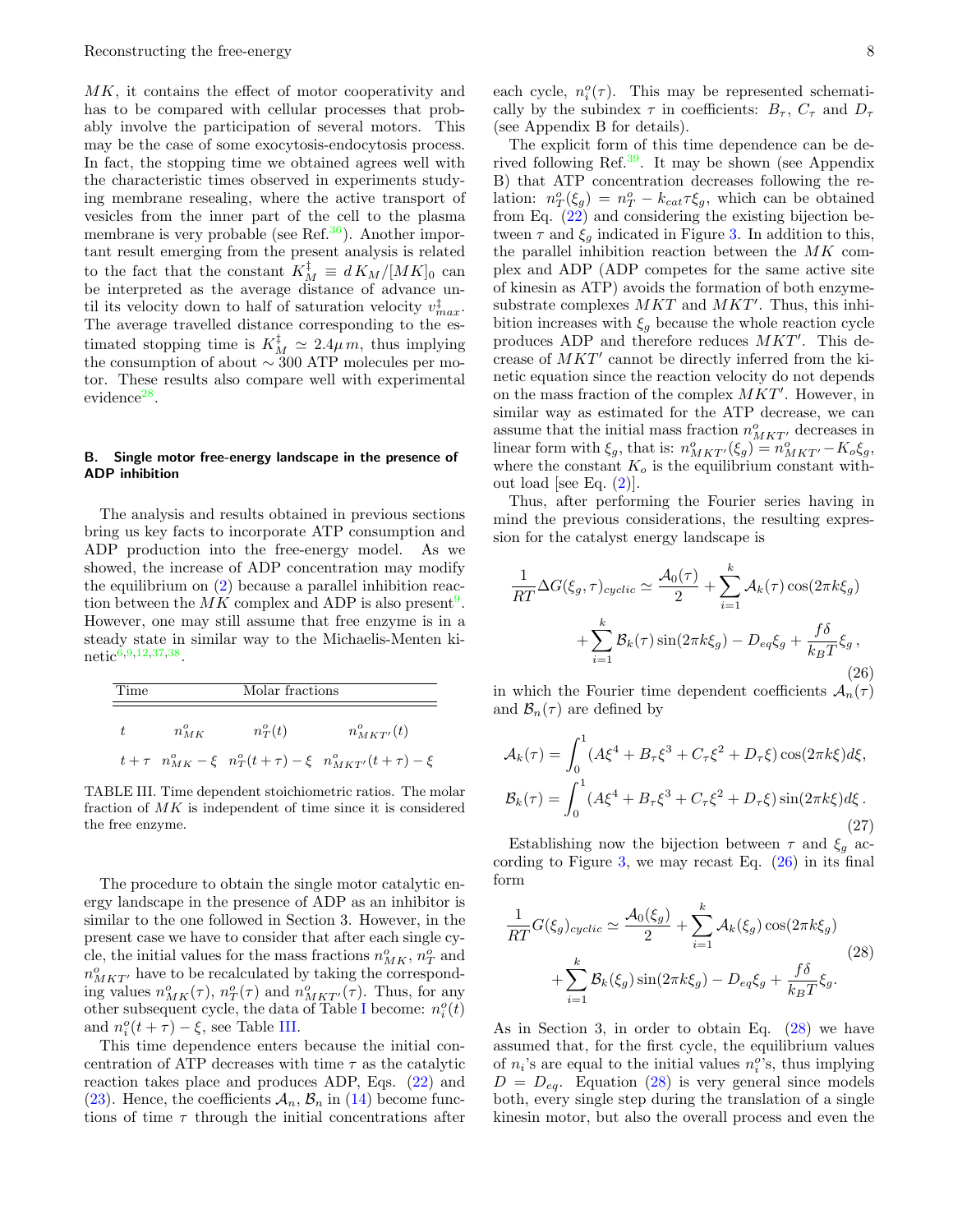finite processivity of the motor, as we will explain in the next.



<span id="page-8-0"></span>FIG. 7. Free energy landscape obtained via the Fourier expansion Eq.  $(28)$  with  $k = 25$  modes for a catalytic reaction of many cycles with no cargo. The equilibrium values of the mass fractions used were:  $n_{MKT}^{eq} = 0.02$ ,  $n_T^{eq} = 0.78$ and  $n_{MK}^{eq} = 0.2$ . a) from cycle 1 to 5 and corresponding  $nm$ displacement. b) step 33 to 38. c) step 61 to 66. The values of the constants used are given in the caption of Figure 6.

# V. DISCUSSION

Three different sequences of steps of the Gibbs freeenergy landscape [\(28\)](#page-7-0) of the catalytic reaction associated to kinesin translation are represented in Figures [7](#page-8-0) and [8](#page-9-1) for the free of cargo and cargo cases, respectively. In similar way as in Section 3, Eq. [\(14\)](#page-4-1), in the present case we find two energy barriers associated to the translations of the kinesin. The first barrier separates the isomeric states  $MKT$  and  $MKT'$ , whereas the second one separates the  $\alpha - \beta$ -shifted states. The important fact to emphasize here is that the free-energy landscape  $(28)$  contains amplitude coefficients  $A_n$  and  $B_n$  that depend explicitly on the global degree of reaction  $\xi_g$  and the initial mass fractions  $n_i^0$ . Since these dependences take into account the feedback inhibition by the product of the reaction ADP, which increases with  $\xi_g$ , these amplitudes of cosine and sinuous terms of the expansion increase after many steps. As a consequence of this effect, the magnitude of both free energy barriers increases and also changes the tilting of the overall potential.

| Energy kJ/mol Step 1 Step 23 Step 62 |                                              |       |
|--------------------------------------|----------------------------------------------|-------|
|                                      | $G^{\dagger}$ 0.012 0.018 0.023              |       |
|                                      | $\Delta G^{\dagger}$ -0.017 -0.014 0.009     |       |
|                                      | $G_{\alpha-\beta}$ 0.083 0.088               | 0.135 |
|                                      | $\Delta G_{\alpha-\beta}$ -0.005 -0.07 -0.02 |       |

<span id="page-8-1"></span>TABLE IV. Comparison of energy requirements and energy differences in three different steps of the catalytic reaction as predicted by Eq. [\(28\)](#page-7-0). These energies were obtained for the same values as those used in Fig. [7.](#page-8-0)

These two features of [\(28\)](#page-7-0) have the consequence that, after a finite number of steps, the displacement of the motor stops. Specifically, this occurs because the fast equilibrium between  $MKT$  and  $MKT'$  states is inverted in the sense that the backward state MKT more favorable than the *forward* state  $MKT'$ , see the last steps in Figures [7c](#page-8-0) and [8c](#page-9-1). In accordance with the energy minimizing statement, this change of relative values of the corresponding free-energies implies that the motors cannot follow in its motion. In addition, the amplitude of both barriers increases as the reaction takes place. This fact slows down the activated process between MKT and  $MKT'$  sates and finally makes more improbable that the energy coming from ATP hydrolysis is enough to overcome the barrier of the  $\alpha - \beta$ -shifted states, see the difference between Figures [7a](#page-8-0) and [7c](#page-8-0), and of Figures [8a](#page-9-1) and [8c](#page-9-1). Using the data of the previous analysis, we predict that the free of cargo motion is characterized by a processivity of about 66 steps, which corresponds to an energy consumption of 66 ATP molecules and a traveled distance of  $528 \, nm$ . This number suggests that a motor traveling  $2.4\mu m$  may stop about for times. In the case when a  $0.02 pN$  cargo is applied the processivity reduces to 64 steps. Finally, the load term  $f\delta/k_BT$  can be viewed as the ratio between the work done by the kinesin to move such cargo and the thermal energy available from surroundings (intracellular space), along the overall reaction. Since the load term is positive and the linear equilibrium term  $D_{eq}$  is negative, we can conclude that the presence of a cargo reduces the processivity of motor by stopping the reaction before with respect to the case without load.

Numerical values for the free-energy barriers were estimated with Eq.  $(28)$  and are presented in Table [IV,](#page-8-1) where we quantify the energy consumption of kinesin's translational motion for different times (steps). The change of sign of  $\Delta G^{\dagger}$  (at step 62) shows that the state  $MKT'$  becomes less favorable than  $MKT$ . This effect is also present with load (Fig. [8\)](#page-9-1) at an earlier step. The increase of the energy barriers  $G^{\dagger}$  and  $G_{\alpha-\beta}$  is clear.

#### VI. CONCLUSIONS

In this work we proposed two biochemical models providing the kinetic and energetic explanations of the pro-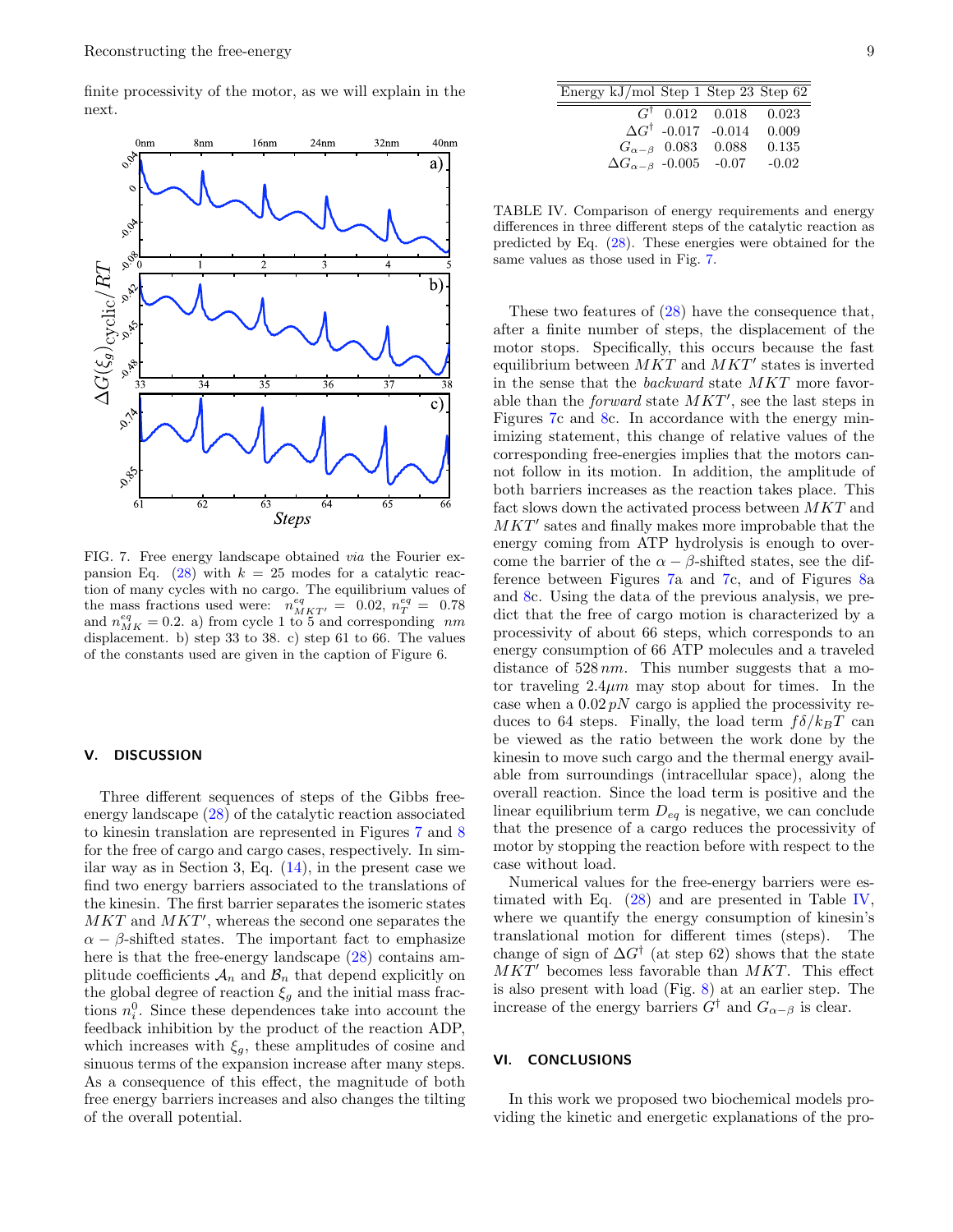

<span id="page-9-1"></span>FIG. 8. Free energy landscape obtained via the Fourier expansion Eq.  $(28)$  with  $k = 25$  modes for a catalytic reaction of many cycles with cargo  $f = 0.02$ pN. The equilibrium values of the mass fractions were  $n_{MKT}^{eq} = 0.02, n_T^{eq} = 0.78$ and  $n_{MK}^{eq} = 0.2$ . a) from cycle 1 to 3 and corresponding nm displacement. b) step 20 to 23. c) step 61 to 64. The values of the constants used are given in the caption of Figure 6.

cessivity dynamics of kinesin, myosin and dinein-type molecular motors. Our approach is based on a well known model describing kinesin dynamics and considers the presence of a competitive inhibition reaction by ADP. The two models discussed constitute a powerful tool to understand and describe in quantitative form the dynamics of translational molecular motors and therefore may be useful to give more precise descriptions of some cellular processes mediated by kinesins or myosins such as, for instance, exocytosis and endocytosis.

We provided a new analytical procedure to reconstruct a continuous free-energy landscape of the cycle catalyst process starting from the corresponding biochemical reaction model. The obtained free-energy landscape is valid for a single motor and allows one to predict the heigh of the main free-energy barriers associated to the motion and the total number of steps given by the molecular motor for given physical and chemical conditions of the surroundings. That is the processivity of the motor is explained by means of energetic considerations.

In addition, a collective description of the dynamics of translational molecular motors is also provided that allows to determine an analytical expression for the associated translational velocity as well as an expression for the stopping time of the molecular motors in terms of

time and ATP concentration.

Motor's processivity is discussed in quantitative form by using experimental data. The number of steps we predict (60-66) agrees well with experimental observations and provides important quantitative information of the energy consumption during the process. In similar way, the average velocity and the time duration of a collective process is estimated via the kinetic description and also agrees  $(t_s \simeq 400s)$  with experimental reports on secretion processes mediated by kinesins and myosins. In this respect, the time dependence of motors' velocity may be very important since it may be used in coarse-grained models describing intracellular transport<sup>[20](#page-11-15)</sup>.

# ACKNOWLEDGMENTS

We acknowledge Profs. A. Pérez-Madrid and K. Michaelian by critically reading this manuscript. We also thank UNAM-DGAPA for partial financial support of Grant No. ID100112-2 and CONACYT.

# <span id="page-9-0"></span>Appendix A: Derivation of equations [\(9\)](#page-2-0)-[\(11\)](#page-3-4)

The main supposition in order to derive Eqs. [\(9\)](#page-2-0) and [\(11\)](#page-3-4), is to assume that the evolution of the coupled reactions  $(1)$  and  $(2)$  can be described by using a single degree of reaction  $\xi$ . This assumption is plausible because reaction [\(2\)](#page-1-1) is in equilibrium, and therefore it allows to relate  $MKT$  with  $MKT'$  concentrations through the reaction constant  $K^{\dagger}$ . The main consequence of this assumption is that a fourth order polynomial in  $\xi$  is recovered for the Gibbs free-energy associated to the enzyme reaction scheme.

Let us start by expanding the free-energy change of the reaction  $(1)$  and using that elementary reactions obey the following relation between the chemical affinity  $A_i$  of j-th reaction and the corresponding degree of reaction:  $dG_j = -A_j d\xi_j$ . Then, it follows that for the reaction [\(1\)](#page-1-3) the change on Gibbs free-energy is

$$
dG_1 = -(\nu_{MK_1}\mu_{MK_1} + \nu_{T_1}\mu_{T_1} + \cdots + \nu_{MKT_1}\mu_{MKT_1}) d\xi_1,
$$
 (A1)

where the stoichiometric coefficients of reaction  $(1)$  are:  $\nu_{MK_1} = 1, \nu_{T_1} = 1$  and  $\nu_{MKT_1} = -1$ . Using now an ideal approximation for all chemical potentials ( $\mu =$  $k_BT \ln |n|$  we get

$$
dG_1 = -RT \ln \left| \frac{n_{MK_1}^{\nu_{MK_1}}}{n_{MK_{eq}}^{\nu_{MK_1}}} \cdot \frac{n_T^{\nu_{T_1}}}{n_{T_{eq}}^{\nu_{T_1}}} \cdot \frac{n_{MKT}^{\nu_{MKT_1}}}{n_{MKT_{eq}}^{\nu_{MKT_2}}} \right| d\xi_1.
$$
 (A2)

Now, since we have assumed that reactions (1) and (2) are coupled, then it follows that at every time the concentration of the MKT complex can be calculated as:  $n_{MKT} = n_{MKT}^o + \xi_1$ , or  $n_{MKT} = n_{MKT}^o - \xi_2$ , with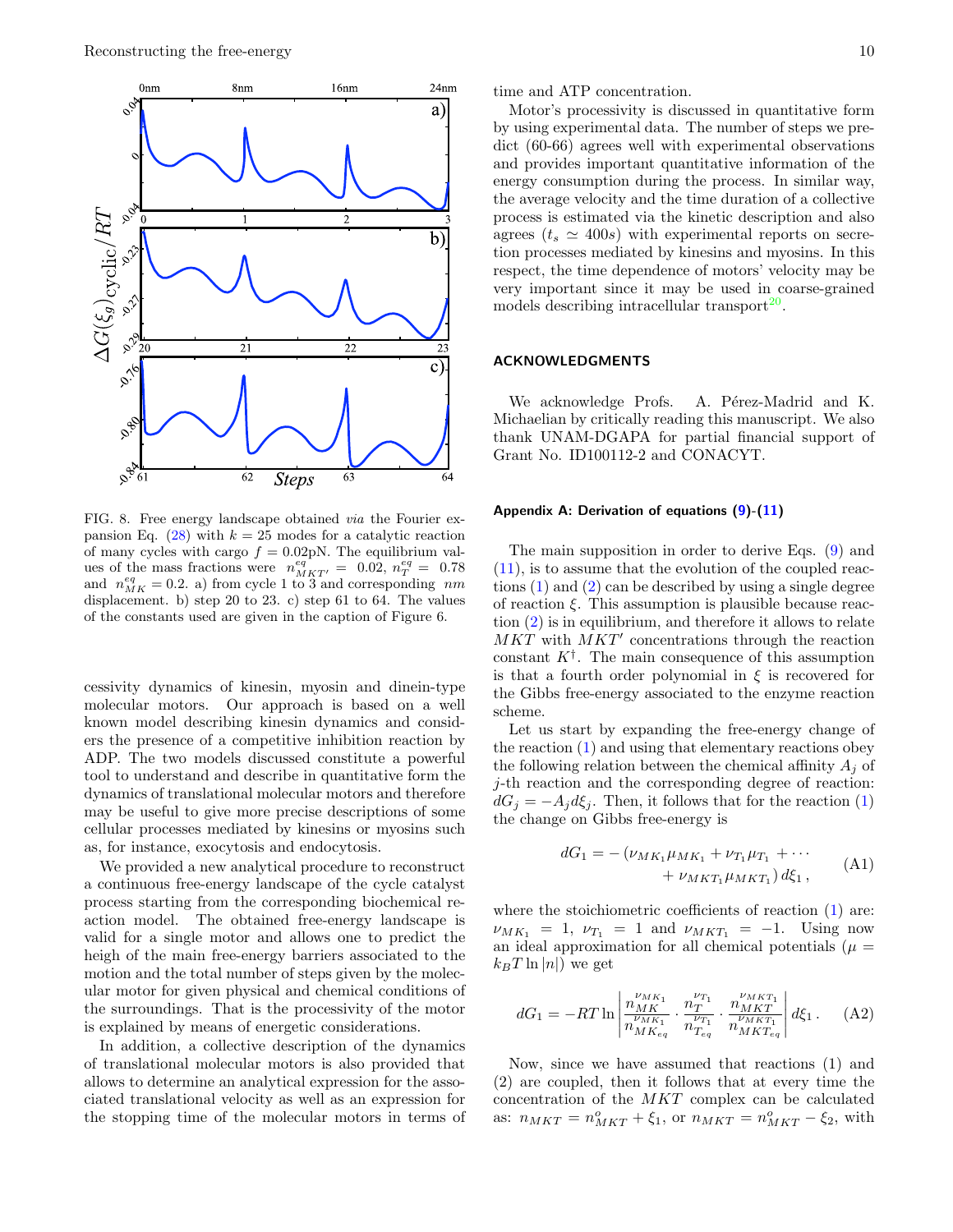$\xi_2$  the degree of reaction of the isomerization reaction. Comparing these two expressions we conclude that

<span id="page-10-1"></span>
$$
\xi_1 = -\xi_2. \tag{A3}
$$

The above relation is fundamental in the calculation of the free-energy Eq.  $(11)$  since it demonstrates that both reactions can occur with a same degree of reaction  $\xi$ .

Now if we use equilibrium approximation for Eq.  $(2)$ , we know that the equilibrium constant is defined  $as^2$ 

$$
K_{eq} = \prod \frac{n_i^{|\nu_i^*|}}{n_i^{\nu_i}},
$$
\n(A4)

where  $\nu_i$  denotes the stoichiometric coefficient for reactants and  $\nu_i^*$  the stoichiometric coefficient for products. For simplicity, in the following we will consider that all  $\nu^*$  coefficients are negative. Hence, using this definition in reaction [\(2\)](#page-1-1) we get

<span id="page-10-2"></span>
$$
n_{MKT}^{\nu_{MKT2}} = \frac{n_{MKT_2}^{\nu_{MKT_2}}}{K^{\dagger}}, \tag{A5}
$$

where the MKT-complex acts as the reactant and the complex  $MKT'$  as the product:  $\nu_{MKT_2} = 1$  and  $\nu_{MKT'_2} = -1.$  Noticing that for the reaction (1):  $\nu_{MKT_1} = -1$ , whereas that for the reaction (2):  $\nu_{MKT_2} =$ 1, then by using the result of  $(A3)$  we can establish the following relation

<span id="page-10-3"></span>
$$
(n_{MKT}^o + \xi_1)^{|\nu_{MKT1}|} = (n_{MKT}^o - \xi_2)^{\nu_{MKT2}}, \quad (A6)
$$

and, with Eq.  $(A5)$  and  $(A6)$  we can also establish

<span id="page-10-4"></span>
$$
\left(n_{MKT'}^o + \xi_2\right)^{|\nu_{MKT_2'}|} = \left(n_{MKT'}^o - \xi_1\right)^{\nu_{MKT'}}\,,\qquad\text{(A7)}
$$

where  $\nu_{MKT'} = 1$ . Finally, from  $(A5)-(A7)$  $(A5)-(A7)$  $(A5)-(A7)$  it follows that

<span id="page-10-0"></span>
$$
n_{MKT}^{\nu_{MKT}} = (n_{MKT}^o + \xi_1)^{\nu_{MKT_1}} = \frac{(n_{MKT}^o - \xi_1)^{\nu_{MKT_1}}}{K^{\dagger}}.
$$
\n(A8)

Eq.  $(A8)$  can be substituted into Eq.  $(9)$  in order to obtain Eq.  $(11)$ , that is the effective Gibbs free-energy change for the coupled reactions (1) and (2) expressed in terms of the activated complex  $MKT'$ , that is the measurable quantity<sup>[9](#page-11-9)</sup>.

## Appendix B: Rescaling the initial mass fractions after each cycle

During the advance of the reaction along the global reaction coordinate ADP is produced and ATP concentration decreases by following the relation  $n_T^o(\xi_g)$  =  $n_T^o - k_{cat} \tau \xi_g$ , which follows directly from Eq. [\(22\)](#page-6-3). Since there is a parallel inhibition reaction between the  $MK$ complex and ADP (ADP competes for the same active site of ATP), this reaction do not allows the formation of

both  $MKT$  and  $MKT'$  complexes. The effect of inhibition increases with  $\xi_g$  since the system is producing ADP. This decreasing behavior cannot be directly inferred from a kinetic equation, since the corresponding reaction velocity does not depends on the concentration of the complex  $MKT'$ . However we can make the assumption that the initial mass fraction  $n_{MKT}^o$ , decreases in linear form with  $\xi_g$ , that is,  $n^o_{MKT}(\xi_g) = n^o_{MKT} - K_o \xi_g$ . This dependence is similar to that of  $n_T^o(\xi_g)$ , that follows from transition time theory<sup>[39](#page-11-35)</sup>. Taking into account these considerations, we see that the Fourier coefficients depends on  $\xi_g$  in such a way that Eq. [\(11\)](#page-3-4) transforms into

<span id="page-10-5"></span>
$$
\frac{dG}{RT} = -\{ [n_{MK}^o - \xi][n_T^o(\xi_g) - \xi][n_{MKT}^o(\xi_g) - \xi] \right]
$$
  
- 
$$
[n_{MK}^{eq}n_T^{eq}n_{MKT}^{eq}] + f\delta/k_BT\} d\xi.
$$
 (B1)

Starting from Eq. [\(B1\)](#page-10-5), we perform an integration over  $\xi$ as in Section 3. The Fourier series can also be performed in which the Fourier coefficients are now given by the relations

<span id="page-10-6"></span>
$$
\mathcal{A}_n(\xi_g) = \int_0^1 \cos(2\pi n\xi) \int_0^{\xi} (n-\chi)(n-\xi_g-\chi)(n-\xi_g-\chi) d\chi d\xi,
$$
\n(B2)

and

<span id="page-10-7"></span>
$$
\mathcal{B}_n(\xi_g) = \int_0^1 \sin(2\pi n\xi) \int_0^\xi (n-\chi)(n-\xi_g-\chi)(n-\xi_g-\chi) d\chi d\xi.
$$
\n(B3)

From Eqs. [\(B2\)](#page-10-6) and [\(B3\)](#page-10-7) it follows that, after performing integrations, linear and quadratic terms in  $\xi_q$  will remain. Thus,  $A_n(\xi_g)$  and  $\mathcal{B}_n(\xi_g)$  will be second order polynomials in  $\xi_q$ , and not constants as in Eq. [\(14\)](#page-4-1). For notation's simplicity, we dropped out explicit dependencies on  $k_{cat}$ and  $K_o$  in the last equations.

#### Appendix C: Effects of non competitive inhibition by ADP and inhibition by orthophosphate.

As mentioned in the text, one might also consider noncompetitive inhibition by ADP, competitive and noncompetitive inhibitions by orthophosphate and also a mix ADP◦ $P_i$  non-competitive and competitive inhibitions. These effects will introduce new inhibition constants:  $K_{II}^{ADP}$  $I_I^{ADP}$  for non-competitive ADP inhibition,  $K_I^P$ for competitive  $P_i$  inhibition,  $K_{II}^P$  for non-competitive  $P_i$  inhibition <sup>[9](#page-11-9)</sup> and  $K_I^{ADP \circ P}$  and  $K_I^{ADP \circ P}$  for the mixed cases. Considering these effects the numerator and denominator of Eq. [\(20\)](#page-5-3) become

$$
dk_{cat} \left\{ 1 + \frac{[D]}{K_{II}^{ADP}} + \frac{[P]}{K_{II}^{P}} + \frac{[D][P]}{K_{II}^{ADP \circ P}} \right\}^{-1}
$$
 (C1)

and

$$
K_M^{\dagger} \left\{ 1 + \frac{[D]}{K_I} + \frac{[P]}{K_I^P} + \frac{[D][P]}{K_I^{AD^{D \circ P}}} \right\},\tag{C2}
$$